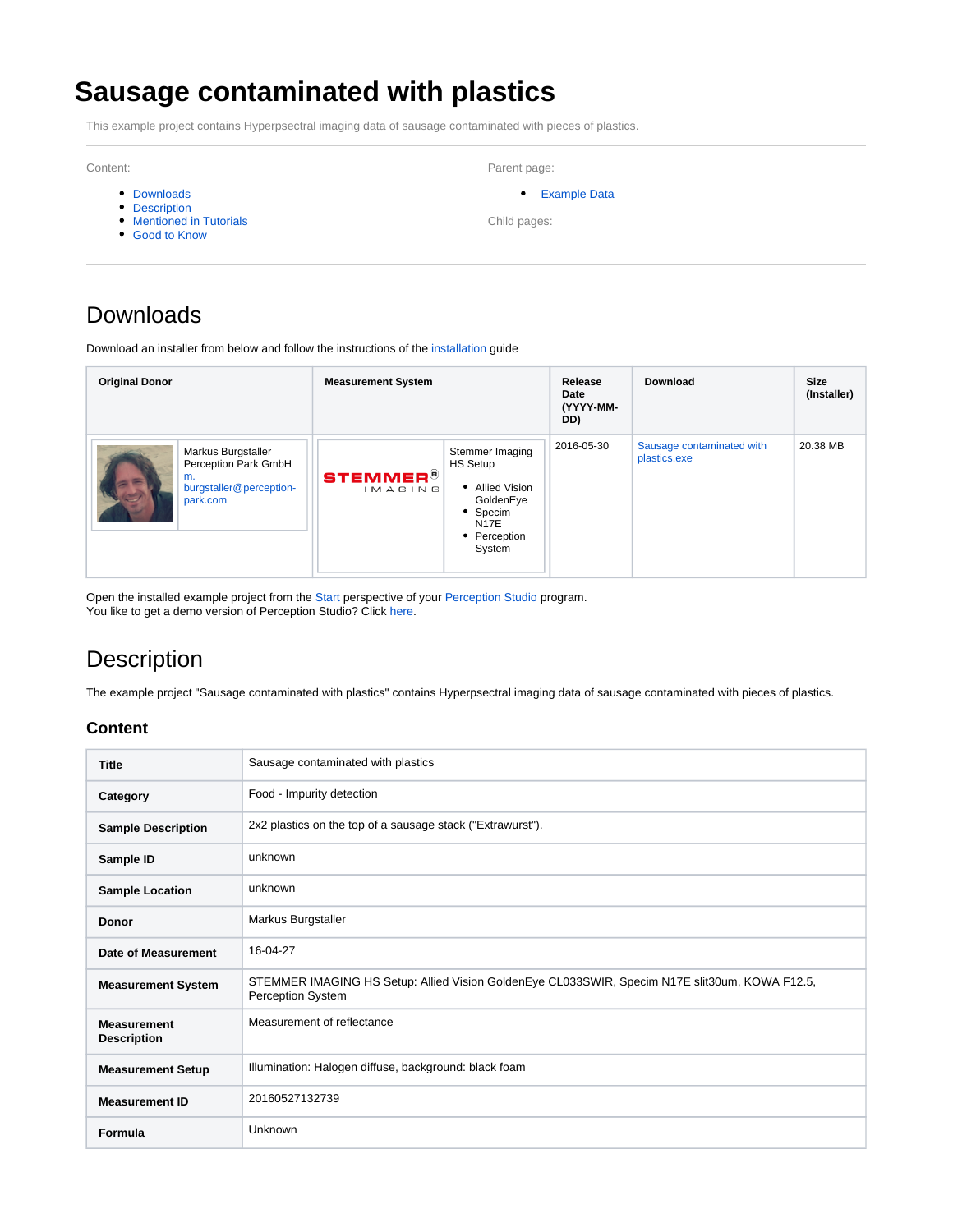| Analysis                           | <b>Unknown</b> |
|------------------------------------|----------------|
| Preprocessing                      | Unknown        |
| <b>Spectroscopic</b><br>Discussion | <b>Unknown</b> |
| Sample Image(s)                    |                |

#### **Overview**



#### **Usage**

This data set gives an example on industrial impurity detection. So the discrimination of objects (impurities) from product (sausage) can be investigated.

#### **Further notes of the data sets donor**

Beside the sausage\_plastics (979-1652nm) an additional hyperspectral cube is available named sauasage\_plastics\_highSpeed. The "highSpeed" data set was obtained by measuring the same object but in a reduced spectral range: 1071-1268nm (resolved by 121 spectral points). The "highSpeed" data set shows the possibility to speed up the camera system (scan rate) by decreasing the number of spectral points to be read from the sensor.

High speed measurement is mandatory for this kind of industrial application (impurity detection) since the transport speed of objects is typically high (1- 2m/s) and size of impurities typically small (in the millimeter range and smaller).

### <span id="page-1-0"></span>Mentioned in Tutorials

#### **Found 0 search result(s) for Sausage contaminated with plastics.**

### <span id="page-1-1"></span>Good to Know

- When downloaded execute the installer. The data will get installed in the examples folder of your Perception Park folder in your user folder (e. g. my documents).
- . When installed, open this project from the Start perspective of the Perception Studio program.